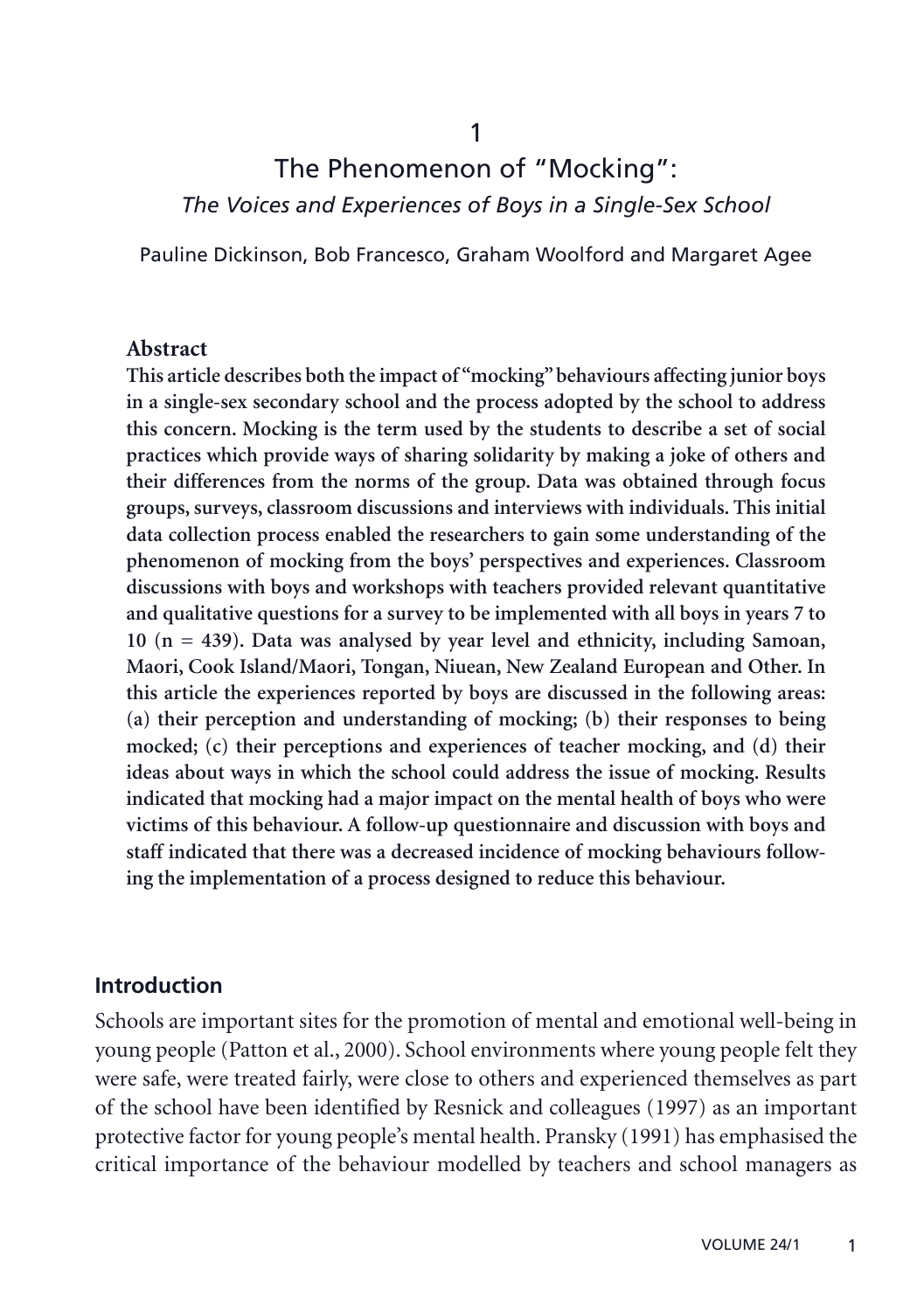a determining factor as to what happens in schools and classrooms. Respectful behaviour among adults and young people has been identified as one of the essential factors that supports effective learning in young people (Bennett & Coggan, 1999; Pransky, 1991). It is readily acknowledged that when young people do not feel safe from physical harm or threats of physical harm, verbal abuse, harassment and racism they are more vulnerable to experiencing a range of physical and mental health concerns (King et al., 1996; Rigby, 1996; Sullivan, 2000).

National and international literature has indicated that providing safety for young people at school is a complex issue (Education Review Office, 2000; Patton et al., 2000; Rigby, 1996; Sullivan, 2000). Physical and psychological violence such as threats, isolation and name-calling take place in school settings from early childhood to adolescence. These forms of violence occur in all schools regardless of the socio-economic status and gender of the students and the geographical location of the school. They are most intense during middle childhood and early adolescence (Adair, 1999; Sullivan, 2000). The Education Review Office (ERO) has identified that when students feel unsafe in their school surroundings their ability to socialise and learn effectively is adversely affected (ERO, 2000). Furthermore, the effects of bullying and victimisation on student mental health include loss of self-esteem, social isolation, depression, somatic complaints, absenteeism, insecurity, feeling afraid, anger, shame, hurt, sadness, disempowerment, ugliness and uselessness (Boulton & Underwood, 1992; Olweus, 1991; Rigby, 1996).

Over the last ten years the ERO has assembled a body of evidence with a range of safety concerns that include bullying, classroom and playground violence, weak complaints policies, students' lack of voice on safety issues, inappropriate adult language and physical demeanour, or attitudes conveying tolerance of rudeness and petty violence (ERO, 2000). Internationally, student safety has also come under scrutiny. In a study involving ten countries the UNESCO International Bureau of Education (1997) concluded that violence occurred at a high rate in developing countries, with serious impact upon education and society.

In a survey of over 4000 Aotearoa/New Zealand secondary school students in the Mental Health Foundation's 'Mentally Healthy Schools' initiative, by far the most common form of self-reported violence was verbal teasing and harassment (Bennett & Coggan, 1999). Adair (1999), in a study of school bullying in Aotearoa/New Zealand carried out with 2066 upper North Island secondary school students, found that 75% of respondents had been bullied and almost half reported that they had bullied others at some time during their schooling. Given the endemic nature of bullying in schools, the ERO has raised concerns relating to school policy and procedures to address this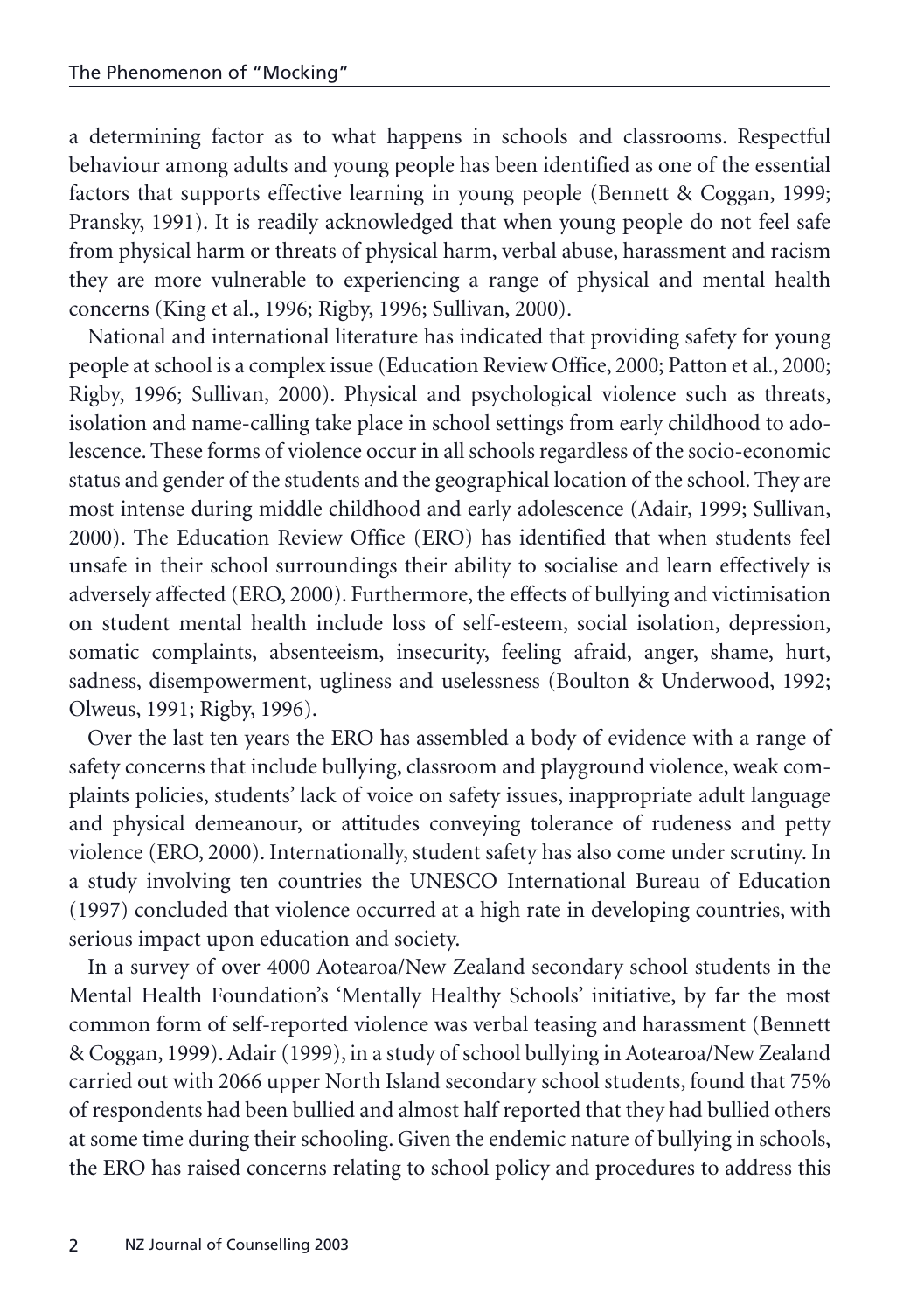form of behaviour. During 1999, of the 642 schools reported on by the ERO, almost one in five had failed to develop school policy or guidelines on managing and reporting suspected child abuse; more than one in ten schools had failed to develop policies and procedures for preventing sexual and other forms of harassment, and approximately five percent of schools failed to effectively manage student behaviour regarding bullying or to eliminate the abuse of students by teachers. The ERO also reported that one in ten boards of trustees had not given parents and students the "voice" or "choice" in providing feedback to the school in relation to emotional safety. Therefore these schools were unable to ensure the emotional safety of their students (ERO, 2000). These findings have highlighted the need for schools to address the issue of the safety of students while at school.

Current school safety legislation in Aotearoa/New Zealand includes the following Acts and Regulations: (a) The Health and Safety Employment Act 1992, which requires employers to take steps to ensure the safety of staff while at work, and (b) the National Administration Guidelines (NAG) 5, which require school boards of trustees to provide a safe physical and emotional environment for students and comply with current legislation to ensure the safety of students and employees (ERO, 2000). Therefore efforts by schools to address the complex issue of bullying and violence need to involve shared awareness and determination by all members of the school community in defining issues and planning interventions.

## **The issue**

*Mocking is a form of hurting someone emotionally, saying things that are meant to hurt the other person.* (Year 10 boy)

Mocking humour is a form of social interaction in which people align themselves with a social norm by zeroing in on some feature of the target person(s) which unfavourably differs from that norm. This is done in a joking manner, which can range from congenial gentle teasing to humiliating and scornful ridicule. The underlying purposes of mocking humour are to address or correct differences from group norms and to share solidarity with the community of those holding the norms (Wolf, 2002). Such humour could be enacted in ways that are healthy or unhealthy, inclusive or exclusive.

In recent years, the phenomenon of "mocking" has become an issue of concern for the school described in this study. "Mocking" was the common term used by students of all age levels and cultures within the school to refer to the derisory practices adopted by significant numbers of current students. The school is an integrated Catholic boys school with a predominantly Pacific Island population. School management and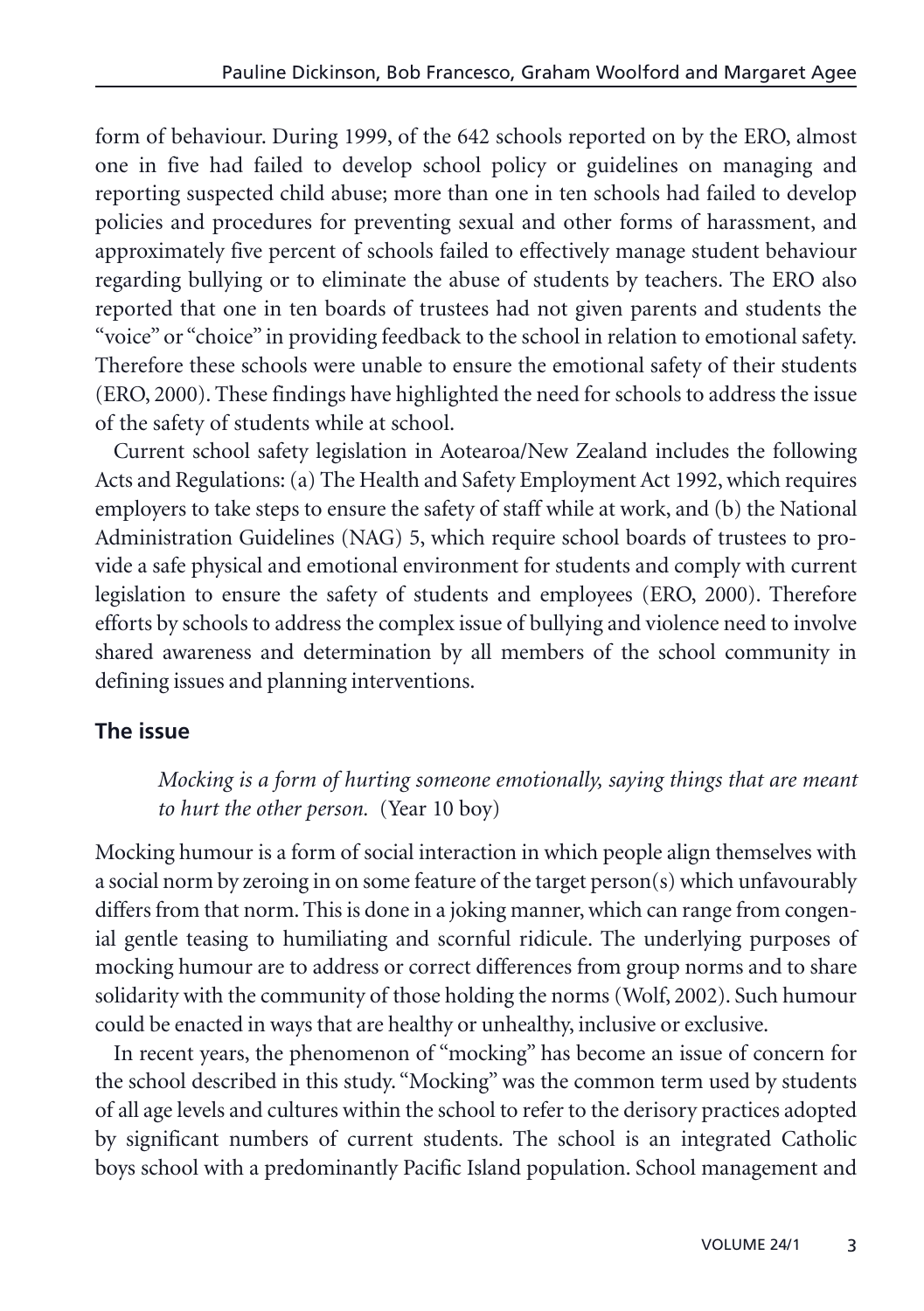the pastoral care team had become increasingly concerned with verbal and physical effects of mocking behaviour. They were also concerned about the negative impact of mocking on the ethos and climate of the school. Considerable time was being spent on disciplinary procedures and anger management programmes.

Given that the majority of students are Samoan, the school consulted pastors and matai to find out their opinion of "mocking" behaviour. Their understanding was that verbal humour and teasing were normal, healthy aspects of traditional Samoan (fa'a Samoa) social interaction. Their advice was not to become overly concerned about robust teasing between Samoan youth as it was an appropriate cultural practice.

But somehow the social practices among the school's students differed significantly from fa'a Samoa practices. Humorous cultural practices used in their own cultural context among adults, with the full richness and cultural capital of tradition, language and social expertise, were turning out to be cruelly harsh imitations when used by Pacific Island students in the different cultural context of a school with few Pacific Island teachers. Without the number of Pacific Island teachers modelling appropriate humorous behaviour and monitoring proper boundaries, teasing among Pacific Island students could become unsafe. This meant that appropriate practices steeped in tradition and internal to a specific culture were affected by other influences in a multi-cultural context.

Old boys of the college who were proud of their school were distressed about the negativity of much of the verbal teasing between current students. This included a Samoan old boy who visited the college weekly as a youth worker and was very aware of the hurt experienced by recipients of this ridiculing teasing. These ex-students were concerned that many current students were adopting behaviours modelled on some American television programmes, in which characters deride each other and their families. The perception of these ex-students was that too many boys were copying the mannerisms of characters in such programmes and adopting such mannerisms among themselves in quite inappropriate ways. For example, jokes about mothers made on these programmes would never be acceptable within students' families.

The school counsellor was concerned at the number of referrals and self-referrals involving emotional distress, anger, symptoms of depression and suicidal ideation as a result of boys being repeatedly mocked. A number of these boys represented minority ethnic groups. In particular, Maori boys appeared to be most at risk.

As a pastoral care response, a professional development workshop for staff was held to raise awareness of mental health concerns for boys. The school counsellor and head of health facilitated the workshop, with input from the Mental Health Foundation. As a result, school management made a commitment to a two-year project to address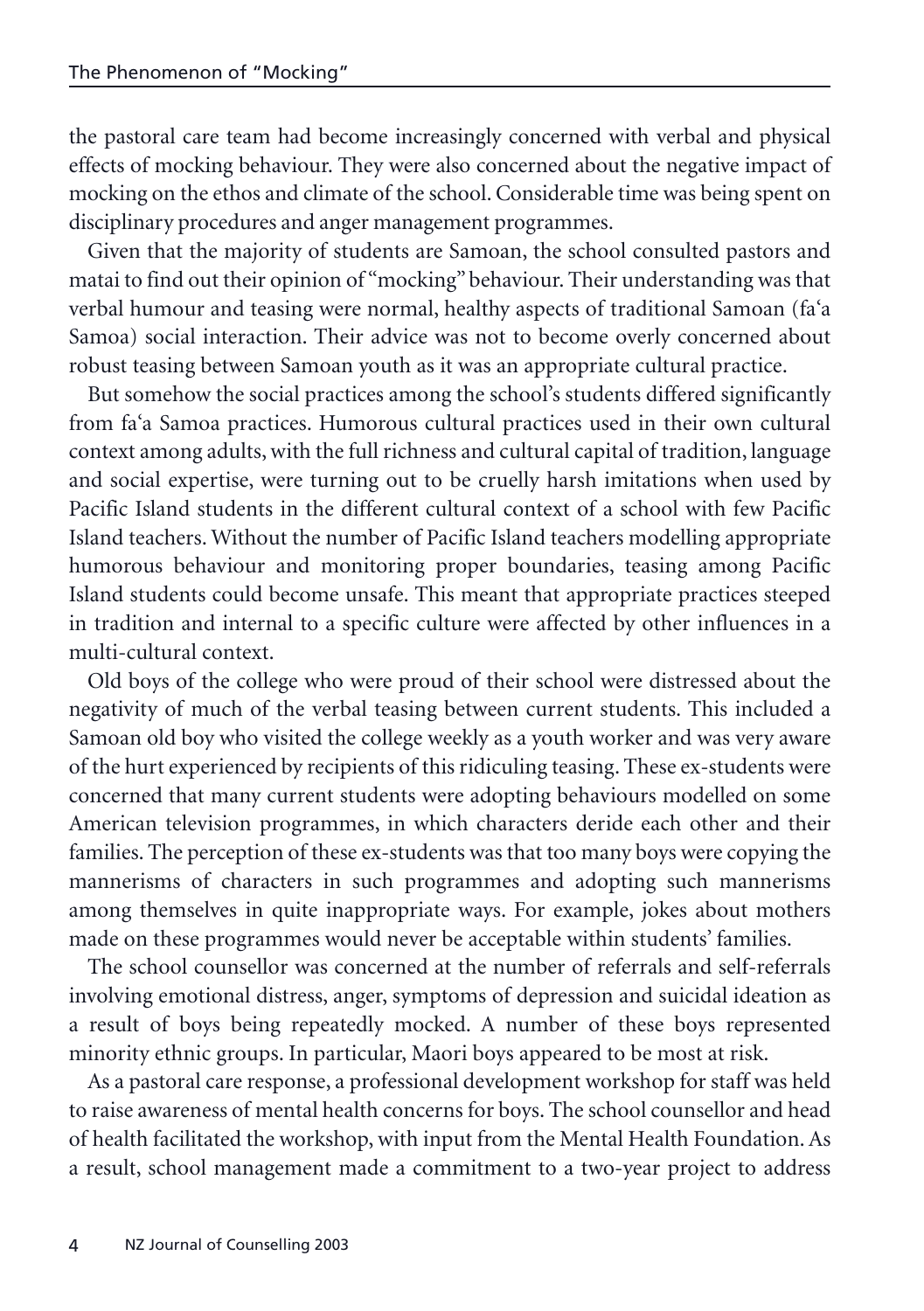mocking. The Ministry of Health provided funding. The school adopted the *Draft Mentally Healthy Schools Guidelines* (Dickinson, 1999) to develop a whole school plan to address mocking. The plan, titled "Improving the mental health of our students", consisted of the following five key areas.

- 1. Staff, which comprised the whole staff, and specifically the leadership team, and the harassment committee. A range of strategies were developed, including ongoing staff awareness, professional development and procedures for reporting mocking behaviour.
- 2. Students, which comprised school leaders who were trained in ways in which they could be active in supporting students who were experiencing mocking, peer support, support for Maori students and pastoral care work with individual students.
- 3. Curriculum, which included the development of modules in Religious Education and Health Education that focused on knowledge and understanding of the issue, respectful communication, and helping and help-seeking.
- 4. Parents/caregivers, which comprised raising awareness about the project, consultation with parent representatives and regular communication through newsletters on progress and strategies.
- 5. Other agencies, which included regular contact with local youth services and involvement of the school's regular youth worker to support small groups of boys and individuals who were either mocking and/or being mocked.

The whole school plan clearly defined timeframes for implementation of the various strategies over a two-year period.

In the following sections of this article the key findings from the survey conducted at the beginning of the first year of the project, and the follow-up survey conducted one year later to determine the impact of the school-wide approach, are presented. As well, the process undertaken by the school and the development of on-going strategies to address mocking behaviour are discussed.

# **Method**

In order to gain more understanding of the "mocking phenomenon" the researchers conducted two focus groups with 12 senior boys who were invited by the school counsellor on the premise that they could provide "expert" accounts of their perceptions and personal experiences of mocking behaviours. The researchers had little knowledge of this issue and adopted the stance of "not knowing" (Reichelt & Sveass, 1994) whereby the researchers avoid the role of the expert and acknowledge that they do not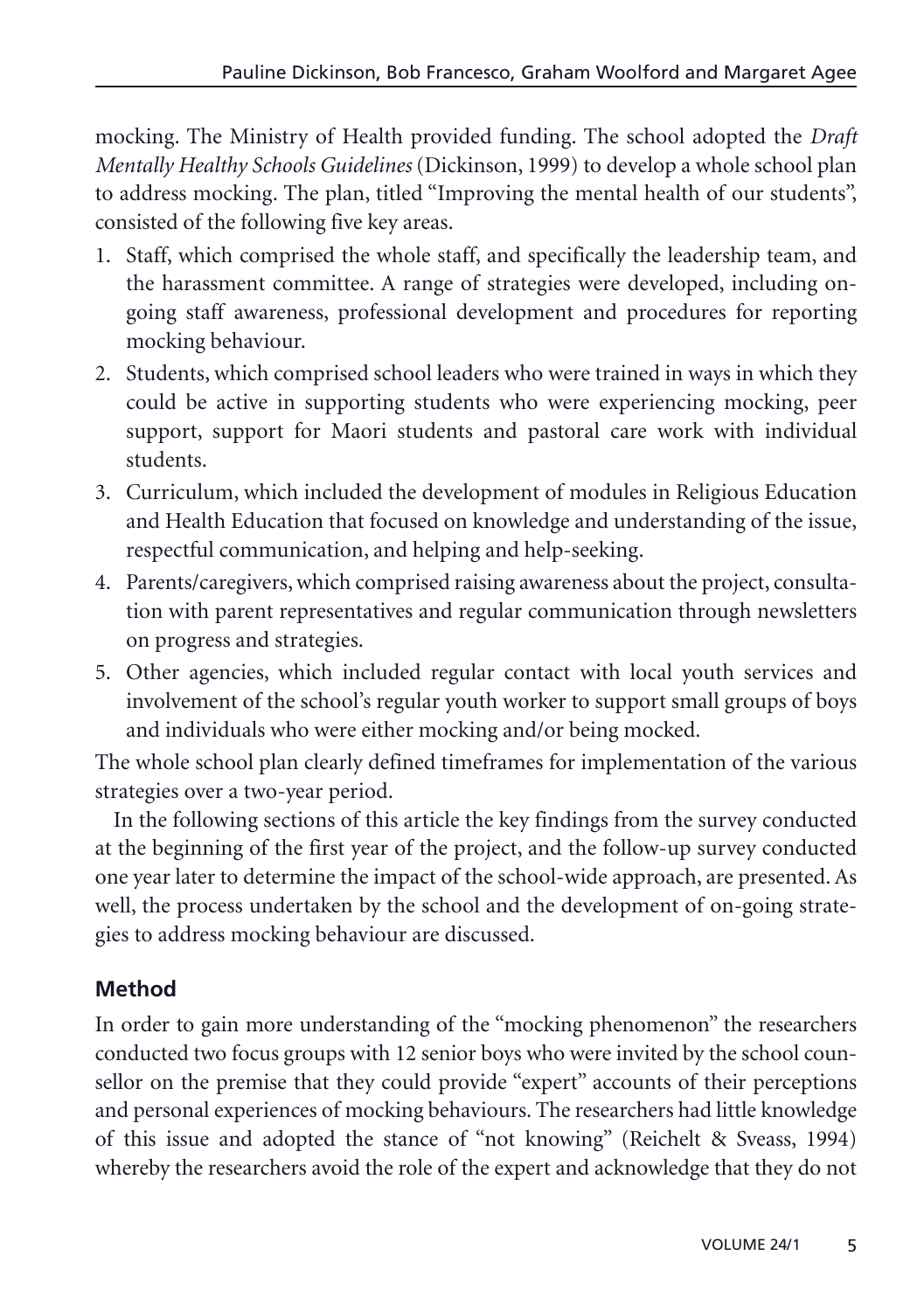necessarily have knowledge of the issue. Individual in-depth interviews were also conducted with three boys accessed via the school counsellor. These boys provided richly descriptive accounts of their personal experiences of being mocked.

The findings from the focus groups and interviews informed the development of a draft questionnaire. The boys involved in the focus groups and the interviews also assisted with the development of the questionnaire. Five senior health education classes were randomly selected to provide feedback on the draft questionnaire to ensure that questions on all aspects of the topic had been included and that the questions could clearly be seen to provide the information required. This process, according to McLeod (1994), aims to ensure that a questionnaire possesses face and content validity. The survey included both quantitative and qualitative questions and covered the areas of demographics; the nature and context of mocking, and the impact of mocking. Results of the survey were fed back to students and staff, and over a two-year period a programme of change was implemented.

### **Results**

All boys from four year levels (years 7 to 10) completed the questionnaire during an allocated period of class time. Parents/caregivers and students were provided with information about the project and given the opportunity to withdraw their consent. There were no withdrawals, and all students who attended school on the day it was administered completed the questionnaire. Those absent were followed up so that all boys ( $n = 439$ ) from the four year levels were able to complete the questionnaire.

Ethnic groups involved were Samoan (65%), Tongan (9%), New Zealand European (8%), Maori (7%), Cook Island/Maori (3%), Niuean (2%) and Other (6%). The findings presented reflect the understandings, perceptions, experiences and responses of junior boys towards mocking. Quantitative data were tabulated, summarised and graphed using Excel. A thematic analysis of the qualitative data was conducted utilising the stages of analysis recommended by McCleod (1994). This involved reading the material to assimilate meaning; systematically working through the data and assigning coding categories; deciding which categories were recurring, and making sense of the data.

The findings from the quantitative and qualitative data indicated that mocking had a significant impact on the mental and emotional well-being of those young people who were recipients of this kind of behaviour. Nearly all boys (95%) reported that they had been mocked in the previous three months and 60% defined themselves as being emotionally hurt as a result of being frequently mocked.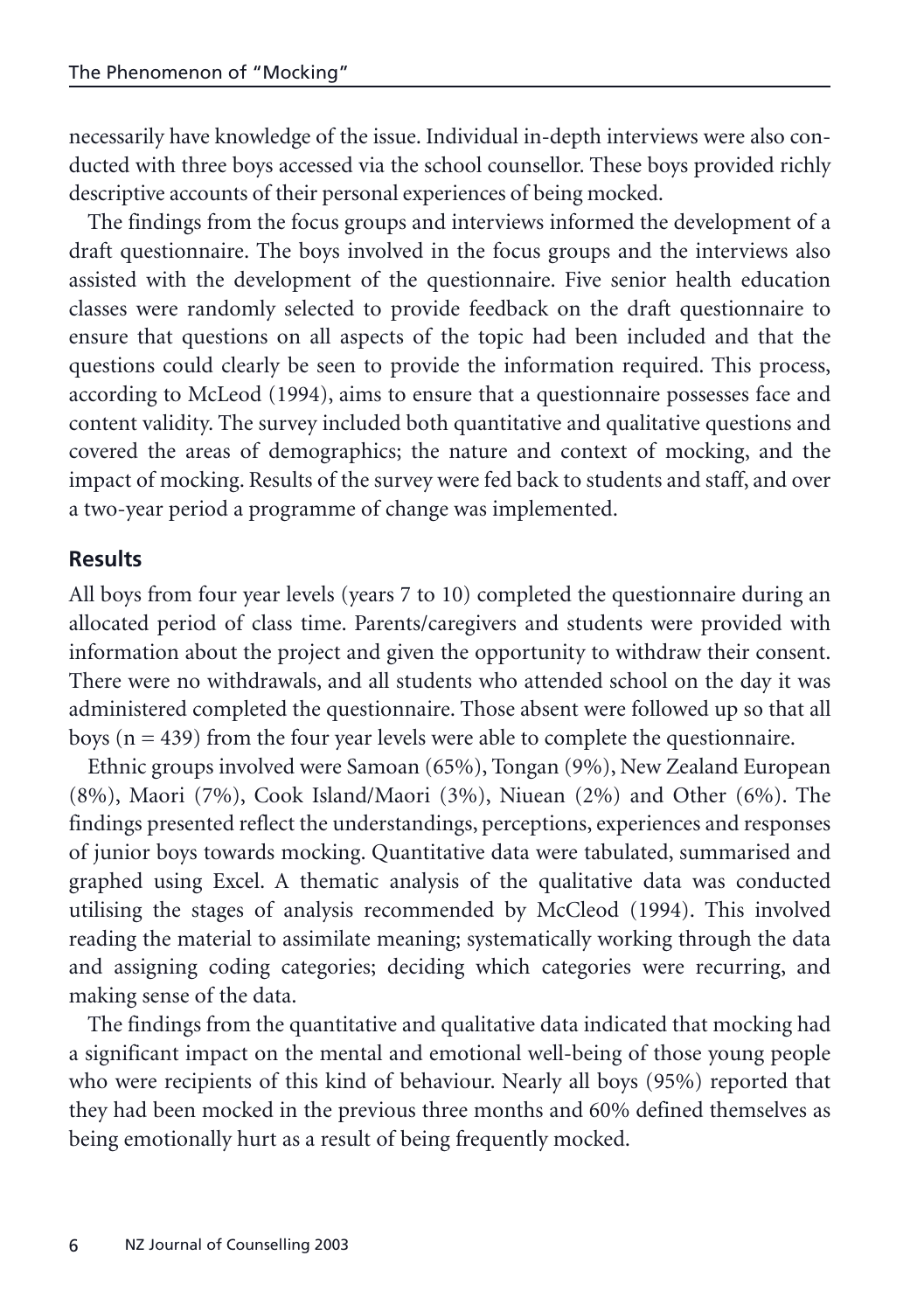## Key themes

A number of key themes emerged from the quantitative and qualitative data.

#### **Personal meanings of mocking**

Boys were asked to describe their understanding of mocking. Across all year levels, boys described mocking as verbal fight which had an extremely powerful effect on their emotions. Their comments included:

*A type of fighting but not with your fists, it is with your mouth.* (Year 7)

*A dark side of my life. I use mocking as my protector. Mocking puts other people down. It's when you say mean things to others.* (Year 8)

*Bad, it is the worst verbal argument between people in my opinion. They involve parents, family members, teachers, anything that will hurt the other person.* (Year 10)

## **The nature of mocking**

Across all year levels, boys described the mocking of parents and other family members as worse than any other subject to be mocked. Their comments included:

*I think a physical disadvantage your mother or father has really hurts.* (Year 10) *Your mother's looks and your father's job.* (Year 10)

A recurring and somewhat disturbing theme was mocking that referred to a dead family member:

*They mocked my sister who died at the age of seven.* (Year 9) *My uncle, because he is dead.* (Year 10)

Across all year levels the issue of how people look, particularly if it was considered to be different in any way from what boys perceived to be the "norm", was subject to hurtful mocking:

*They sometimes mock your face, like if you are Chinese, they will mock you for that.* (Year 7)

*They mock me because I have big lips, they mock my brother because he has eczema.* (Year 7)

*If you have black skin, they will call you the shadow man.* (Year 9)

*The way you talk, especially if you are low in English.* (Year 7)

*My language speaking, the food I bring, my culture.* (Year 8)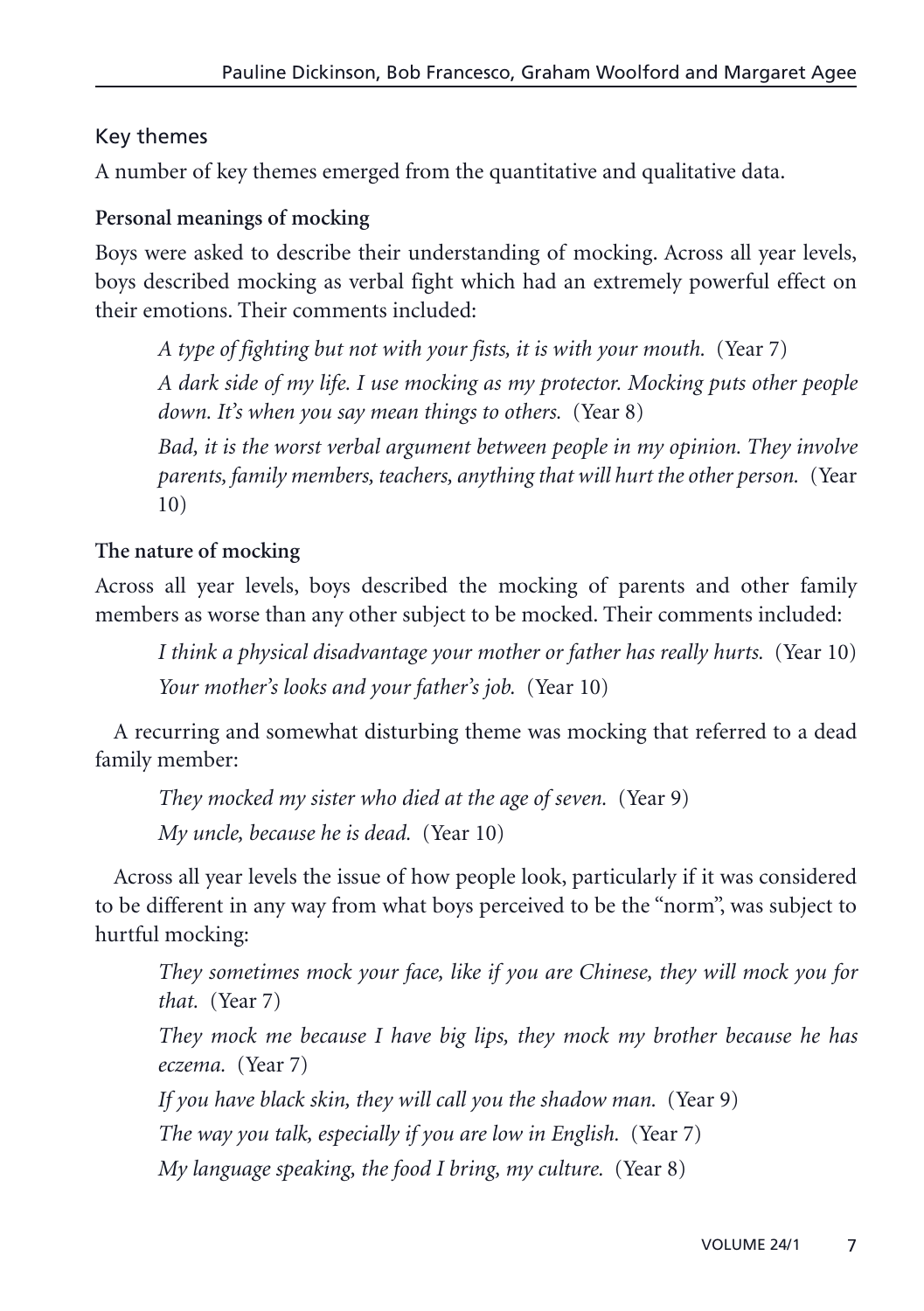## **Impact of mocking on different ethnic groups**

Maori, Tongan and Pakeha/European boys were most affected by being mocked. In particular they were more likely than the majority Samoan population to report that others disliked them most of the time (Figure 1). Maori and Pakeha/European boys were more likely than other ethnic groups to report that they felt not cared for most of the time (Figure 2).



**Figure 1: Percentage of boys by ethnicity who felt disliked most of the time**

**Figure 2: Percentage of boys by ethnicity who felt not cared for** 



## **Feelings experienced by boys who were frequently mocked**

Table I indicates that boys who were mocked most or all of the time (95%) experienced a range of feelings. The feelings scale itemised 21 responses which the boys rated on a scale of 1 (never), 2 (sometimes), 3 (most of the time) or 4 (always). The percen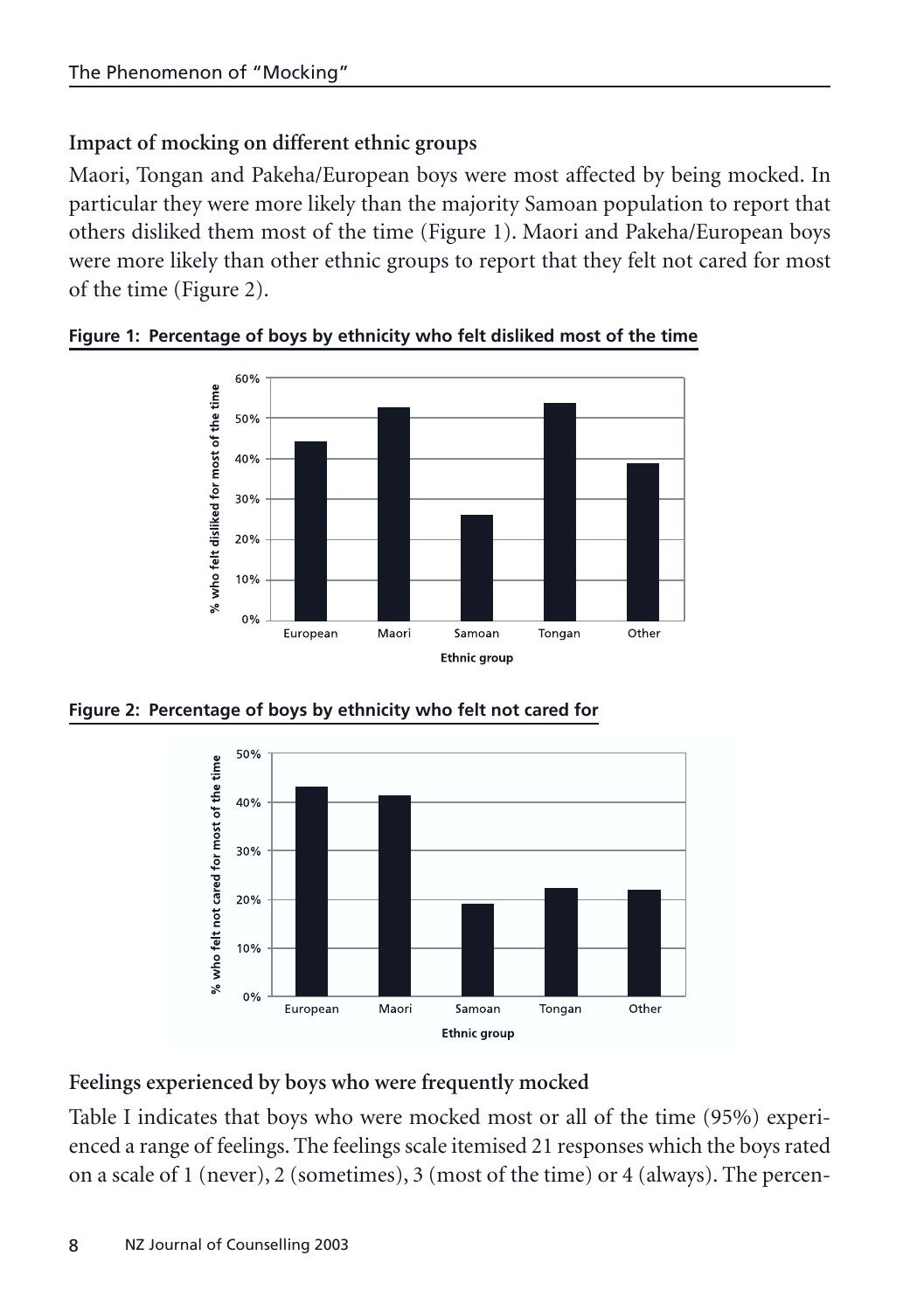tages represent the responses of those boys who experienced a specific feeling most of the time or always (Table 1). The boys could indicate more than one item on the feelings scale.

| 54% | Get easily annoyed                            |
|-----|-----------------------------------------------|
| 50% | Get mad and feel like they might lose control |
| 49% | Wished they had more respect for themselves   |
| 41% | Could handle personal problems                |
| 40% | Felt sad                                      |
| 33% | Felt like people dislike them                 |
| 31% | Felt stressed out                             |
| 28% | Felt depressed                                |
| 25% | Felt useless                                  |
| 25% | Felt lonely                                   |
| 23% | Felt like nobody cares about them             |
| 22% | Get bothered by bad or frightening thoughts   |
| 21% | Get really worried most of the time           |
| 18% | Felt hopeless about their lives               |

#### **Table 1: Impact on the feelings of boys who were frequently mocked**

Across all year levels the most common responses the boys used to describe their feelings included: sadness, anger, heartbroken, depressed, lonely, nervous, useless, low in self-esteem, shamed and left out. The following comments represent the intensity of feelings experienced:

*The pain will go down your heart and you think you can get it away but you can't.* (Year 7)

*I felt angry, hurt, like smashing them, crying, putdown, and like committing suicide.* (Year 10)

*I always hurt and my heart is always in two. (Year 8)*

*I lose my self-esteem dramatically. I feel sad, hurt, and emotionally scarred.* (Year 10)

*Feel utterly full of despair and a lack to cope with civilisation.* (Year 10) *Agonising pain inside.* (Year 10)

### **Situations where mocking happens**

Mocking emerged as primarily a school-based activity that was most prevalent in the classroom and during interval and lunchtime (Figure 3).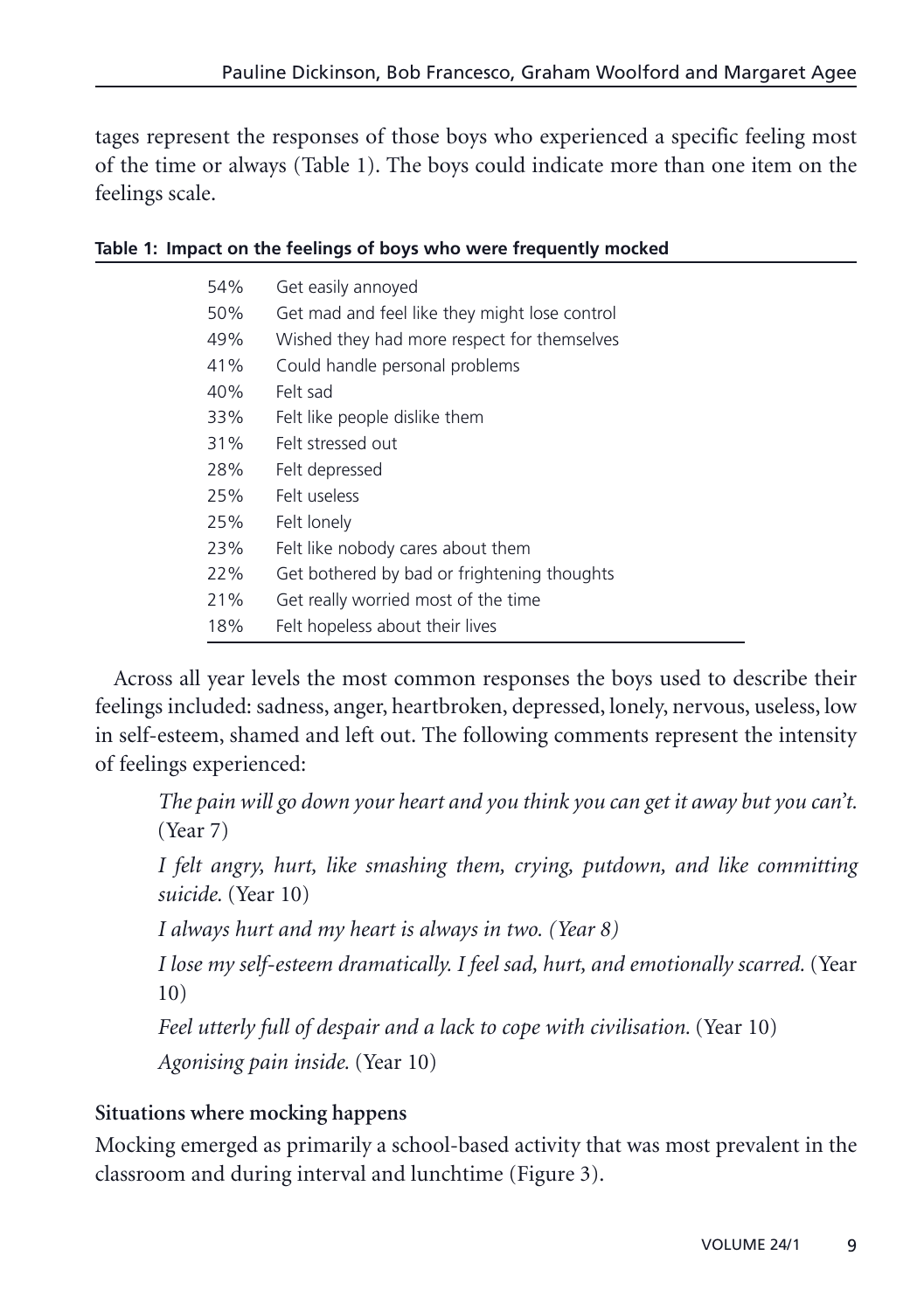**Figure 3: Mocking situations – all boys**



### **What boys do when they are mocked**

There were three themes relating to what boys do when they are mocked.

1. Ignore and walk away.

*Just walk away from them.* (Year 7) *I avoid them and try and control my anger.* (Year 8) *I am a small person so I usually walk away and I laugh it off.* (Year 9)

2. Engage in physical fighting.

*I get angry and punch them.* (Year 7) *I stand and hook them or hit them in rugby or just don't be their friend and beat him after school.* (Year 8) *Smash their face.* (Year 9)

3. Mock back.

*Mock them until they cry.* (Year 9) *Say something about their appearance.* (Year 8)

Across all year levels, reporting mocking to a teacher was rarely mentioned and was only likely to occur if other strategies had not worked.

*I would mock them back and then I might tell a teacher.* (Year 10) *Fight them and then tell the principal or a teacher.* (Year 10)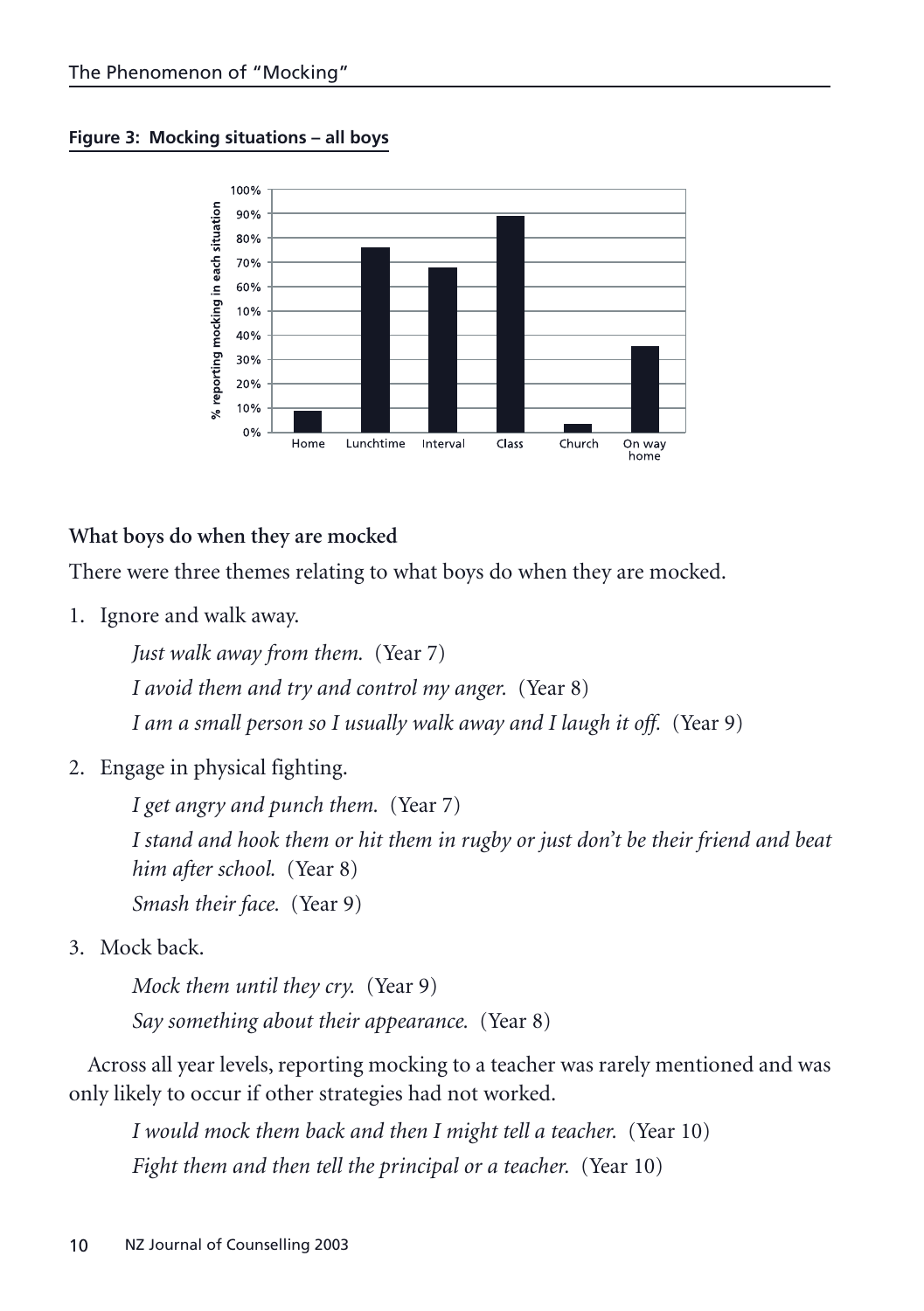## **Teacher mocking of boys**

The majority of boys (90%) reported that teachers do mock students (Figure 4.) This was stated as sometimes (60%) or a definitive "yes" (28%) that teachers do mock students. Ten percent of students had not experienced teacher mocking.



**Figure 4: Percentage of boys who reported teacher mocking**

This survey revealed clear evidence that mocking is a behaviour engaged in not only by students, but also by teachers. Boys who reported that teachers mock described the nature of the mocking behaviour and how they felt about being mocked by a teacher. Generally, teachers' comments tended to be sarcastic and focused on singling out particular physical features, or were put-downs about school performance.

*Go outside, you come from the dog pound.* (Year 9)

*They talk about your weight and they say how could you have not heard with ears like that.* (Year 8)

*Picking on me, ignoring me when I need help and making me feel dumb.* (Year 9) Boys who had been mocked by a teacher reported that they felt angry, hurt, ashamed, stressed and helpless.

*I feel hurt because I thought they are meant to teach us and care for us. (*Year 8) *I feel like I am going to burst with swearing at them and mocking them back.* (Year 9)

*Ashamed because the whole class or school laughs.* (Year 8)

*I feel helpless. No one is on my side. If the students mock and teachers mock, then who have you got?* (Year 9)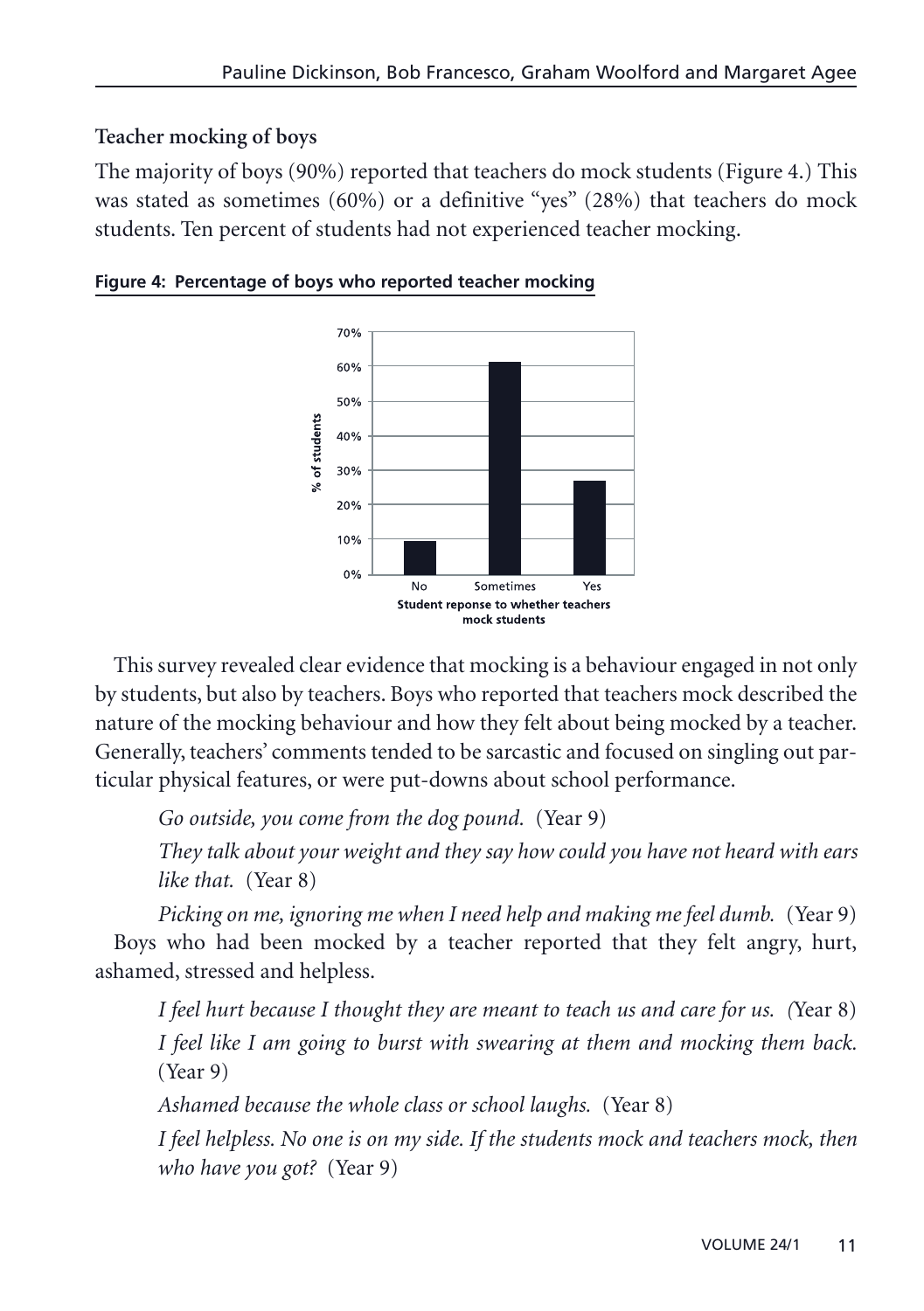## **Impact of the whole-school approach to addressing the issue of mocking**

The purpose of the follow-up questionnaire, implemented one year later with all 389 students from years 7 to 10, was to evaluate the impact of the whole-school approach. This approach included professional development for staff, the development of a system of reporting mocking behaviour, involvement of senior students in leadership roles, and the development of an anti-mocking teaching module that focused on interpersonal relationships and social skills within the Religious Education curriculum. Of particular significance for this whole-school approach were timetabled class discussions about mocking, which resulted in boys developing posters and key messages. These mental health promotion resources generated by the boys were displayed in every classroom and in other prominent places around the school. To further promote help-seeking, all boys were provided with individual bookmarks with information on how to cope with mocking behaviours. Suggested coping strategies focused on ways of helping themselves and others. Boys were also acknowledged in school assemblies for helping others.

In this second questionnaire there was a high level of awareness of the school-wide approach to reduce mocking. The boys were asked to state "Yes" or "No" to the question, "Have you seen a poster about mocking around the school?" If their response was "Yes", they were asked to write down the message on the poster. Most of the boys reported that they had seen the poster and the key messages displayed throughout the school (Figure 5). Furthermore, 27% of boys perceived that there was a decrease in mocking within the school environment.



**Figure 5: Percentage of boys who had seen the mocking poster**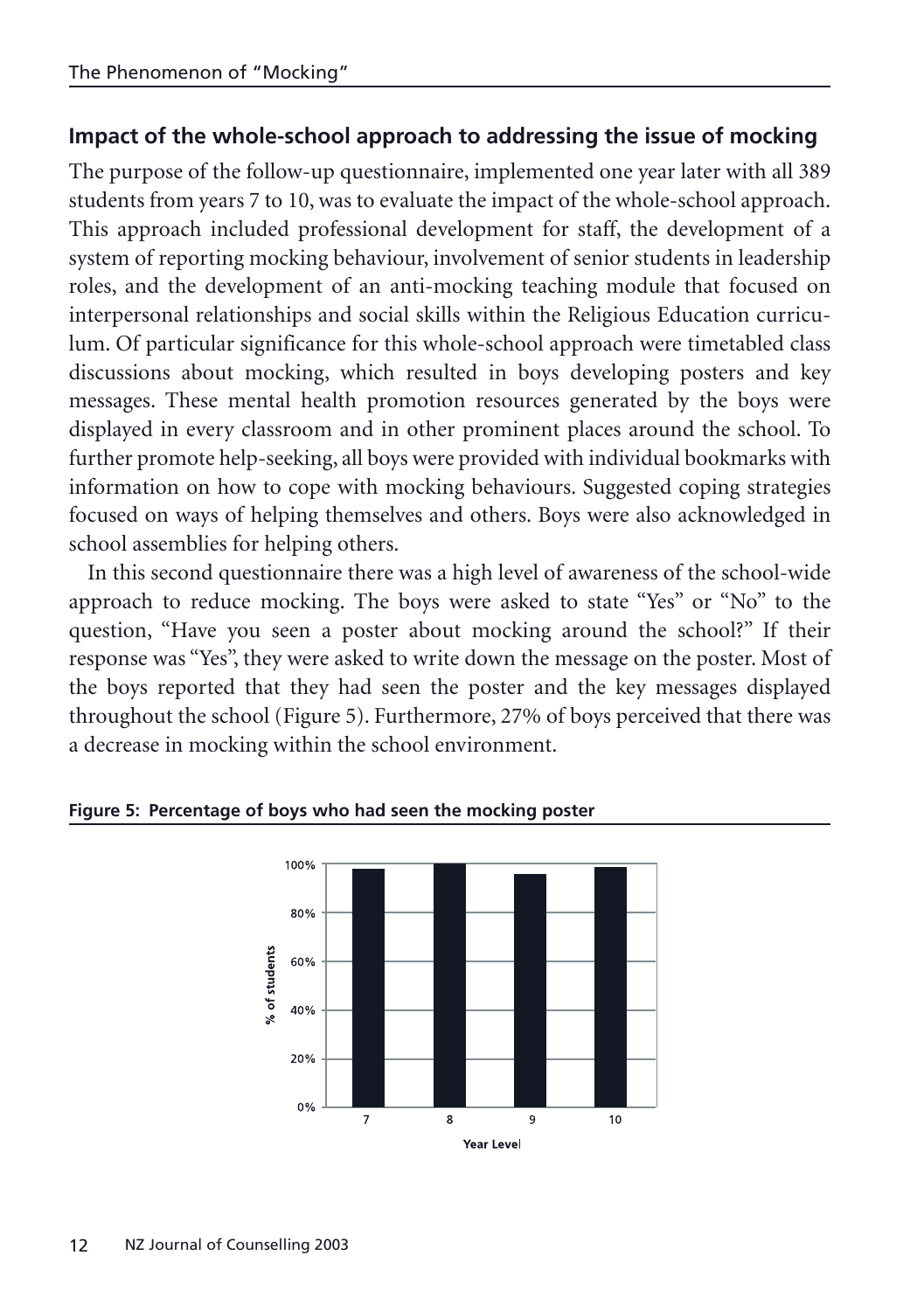Boys were also invited through class discussions to provide additional ideas about what needed to happen in the school to reduce mocking. Their ideas included:

*Teachers need to walk out into the playground and really notice what is going on. If someone mocks we should tell a teacher. More posters, more slogans, talks and assemblies. All of us need to stop. Elders should be an example, but they mock as well. Stop mocking by being friendly.*

### Changes in mocking behaviour after two years

The success of the whole-school approach to reducing the incidence of mocking was reflected in evidence that general awareness-raising had reached the boys, and that help-seeking in relation to mocking behaviour had increased. Over one-quarter (27%) of the boys reported a perceived decrease in mocking behaviours within the school. There was little variation between year levels.

As a result of this two-year project significant progress has been made in reducing the negative impact of mocking behaviour within the culture of the school. In contrast to the results of the initial questionnaire, the qualitative responses to the question "What would you do if you were being mocked?" indicated that seeking help from adults in the school was a help-seeking option that had increased significantly. In the first questionnaire there were only six responses to qualitative questions that stated that students would seek help from a teacher. In the second questionnaire, approximately one-third of the students stated in their responses to qualitative questions that they would talk to a teacher, dean, counsellor or senior school leader.

```
Walk away and tell a teacher. (Year 8) 
Told a leader. (Year 9)
```
While in the first questionnaire many boys reported that they would use physical responses if they were experiencing mocking, overall this emphasis on a physical form of retaliation appeared to have diminished. In the second questionnaire they were more likely to help others and to tell a teacher if someone else was experiencing mocking.

*Tell your teacher or talk to someone.* (Year 8) *Go with them and report it to the nearest teacher.* (Year 9)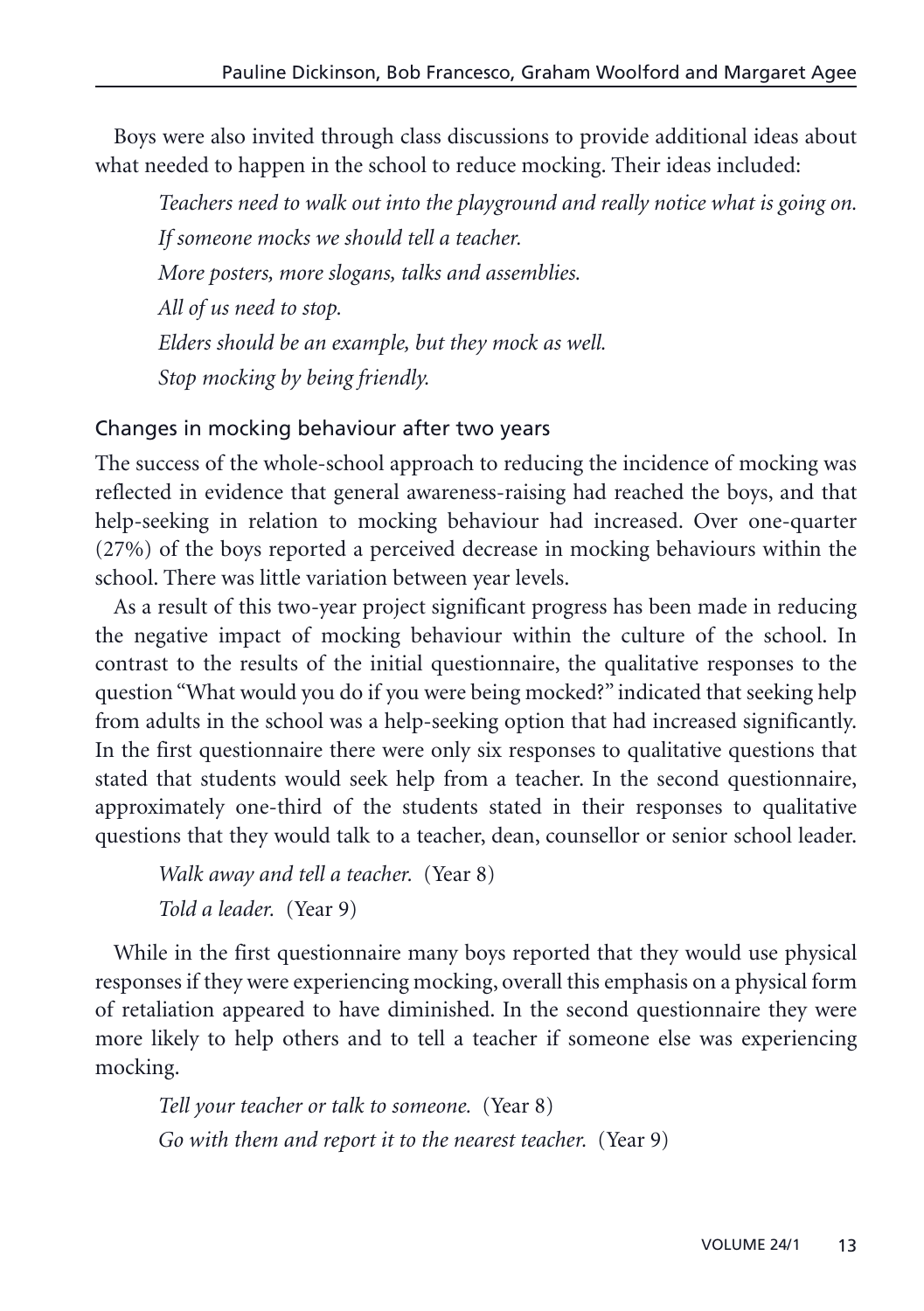Discussions with teaching staff, the school counsellor and senior managers indicated that reported and recorded incidents related to mocking had reduced.

*We are not dealing with so many fights over mocking as we used to. Mocking behaviour has definitely reduced. We have clearer processes for dealing with mocking now.*

While mocking by teachers was perceived by students to be a significant issue in the initial questionnaire, with over two-thirds of students indicating that teachers mocked, in the second questionnaire half of the students surveyed perceived that there was less mocking by teachers.

*The teachers seem to notice when people are mocking.* (Year 10) *Talking about mocking has been good – the teacher doesn't mock us in a bad way anymore.* (Year 9)

Boys have also accessed some staff members to report incidents of mocking on the part of the teachers.

*I went and told the teacher about Mr [teacher] … something was said and the teacher stopped mocking me.* (Year 9)

The boys have responded positively in terms of active helping and help-seeking. From data collected and recorded by the school counsellor there was an increase in self-referrals from boys experiencing mocking. The school counsellor also referred to the value of having a visual resource to give the boys.

*The book mark is excellent. When I see students who have been mocking others I talk through the information on the bookmark with them.*

Deans and other staff have also stated that the bookmark was "a useful resource for everyone. We have the information at our fingertips." Having highlighted the issue of mocking and the impact of this behaviour on mental health, the school counsellor commented that the resources developed would be an integral part of on-going practice and that the school would continue to "work on promoting a climate of respect and care for others".

## **Discussion**

The key findings of the present study are that mocking was a significant issue for students in this school, and that ethnic minorities were particularly vulnerable to being mocked. Mocking on the part of teachers, not just fellow students, was of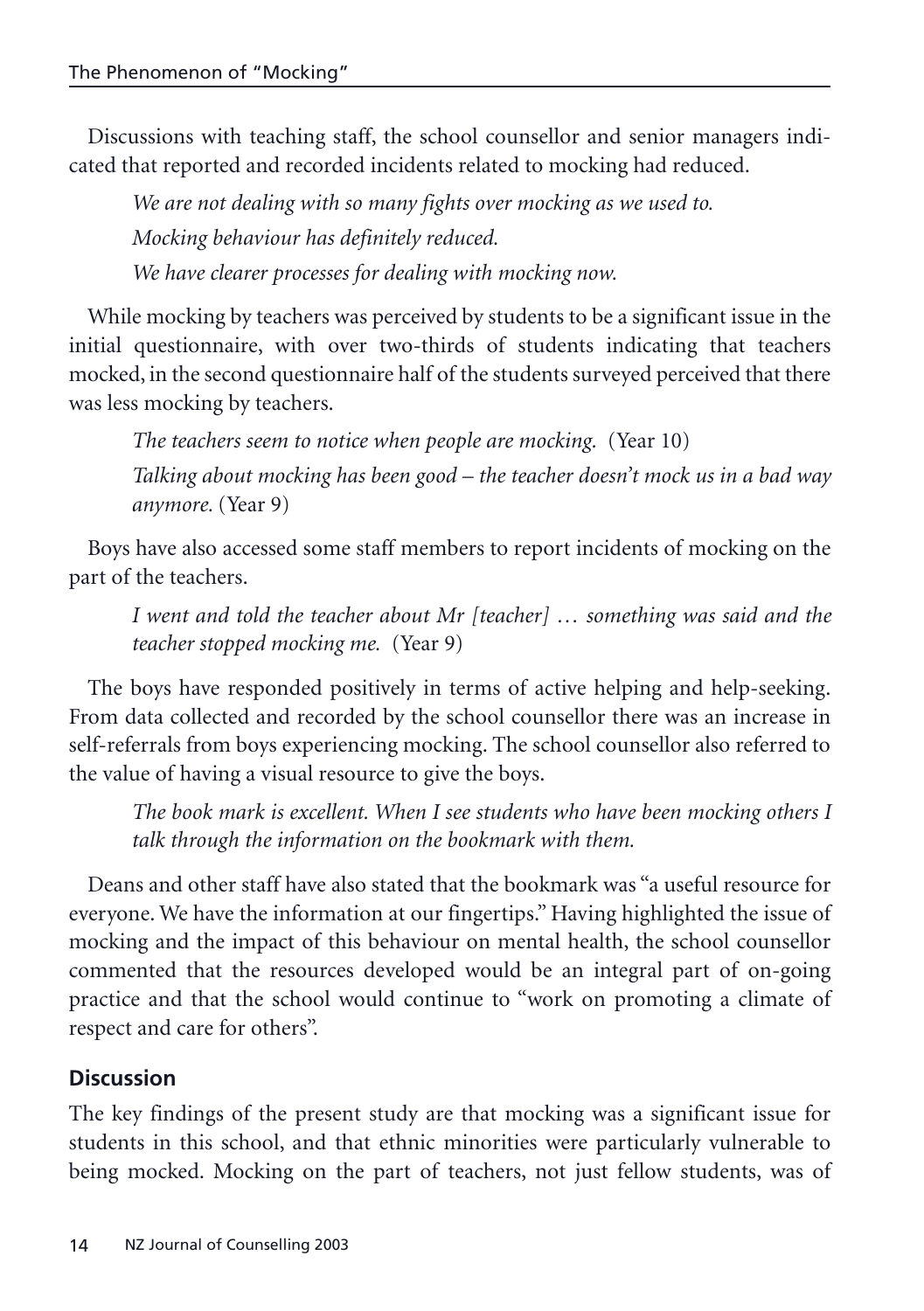concern to the boys. The school-wide approach implemented as a result of the findings of the initial survey generated a decrease in reported mocking behaviour and alternative ways for boys to access support if they or their peers were experiencing mocking behaviour.

The impact of mocking on the mental health status of boys in the current study supports similar research findings related to bullying and violence in schools (Boulton & Underwood, 1992; Olweus, 1991; Rigby, 1996). While most boys in the current study experienced some degree of mental health distress as a result of being mocked, by far the most affected were minority groups. Maori and Pakeha/European boys experienced higher levels of distress than the majority Pacific Island ethnic groupings. These findings are similar to international studies regarding the impact of racism on minority groups (Mellor, 1990; Rigby & Slee, 1993). It could be inferred that minority groups in the school setting feel less safe than members of the majority groups and are therefore in need of more focused and culturally appropriate approaches in support of their mental and emotional well-being.

In contrast to Mellor's (1990) research, the present study found that mocking more frequently occurred in the classroom than in the playground. One possible explanation for this difference is that teacher mocking in classrooms implicitly models this behaviour which is then adopted by the boys. This issue requires further exploration. The reported experiences of mocking by teachers were similar to evidence provided by the Education Review Office (2000) that inappropriate adult language and attitudes reinforce a school-wide climate of tolerance for rudeness and petty violence. The stories told by the boys in the current study clearly indicated their need for positive and respectful adult role models. As signalled by Pransky (1991), students' behaviours seem to rise and fall in accordance with the behaviour modelled by school managers and teachers. Data from the Mentally Healthy Schools evaluation has indicated that having respectful teachers is an important factor for students in schools (Bennett & Coggan, 1999).

The school-wide approach adopted in the current project reflects recommendations in the literature that the provision of safety for young people in schools requires multi-layered strategies that involve all members of the school community (Patton et al., 2000; Rigby, 1996; Sullivan, 2000; Wyn et al., 2000). In particular, the involvement of young people in the development of programmes has been identified by Pransky (1991) as a key factor in motivating young people to create positive change. The data collection process in the current project, which involved individual interviews, focus groups and whole-class discussions, was empowering for the boys from the onset. This consultative process continued throughout the duration of the project and provided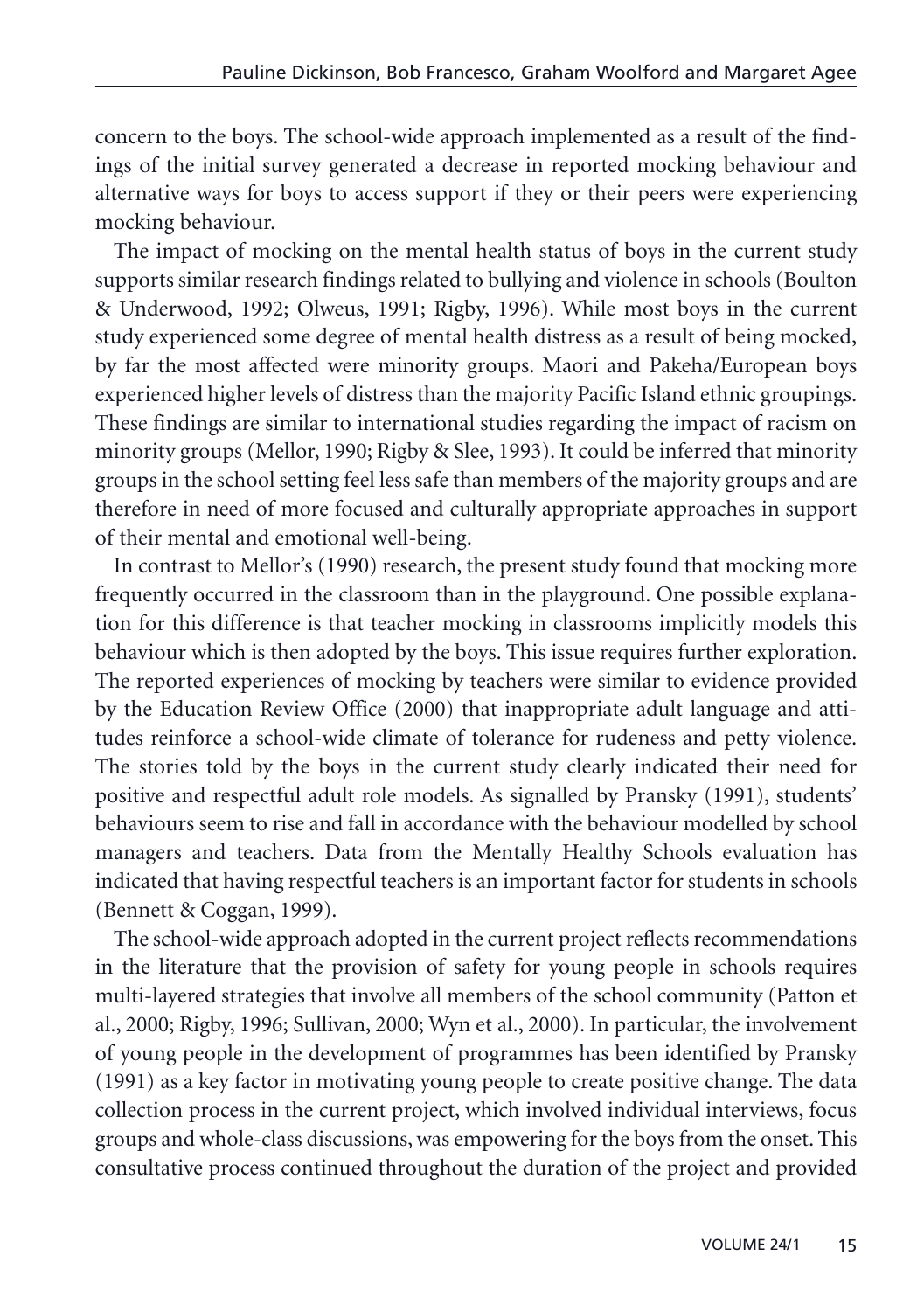the boys with opportunities to be actively involved in the development of strategies and resources to reduce mocking.

In particular, it is important to highlight the coping strategies employed by the boys who experienced mocking prior to the implementation of the whole-school approach and the changes that occurred as a result of this approach. Initially, the boys were encouraged to "ignore mocking and walk away", rather than engage in physical forms of retaliation. Clearly, the data from the initial survey indicated that boys who experienced mocking had to a large extent internalised their anger and hurt, and/or had retaliated physically and verbally. The strategy of "ignoring and walking away" had not facilitated the boys to access support from adults in the school. Frydenberg has suggested that young people need help to focus on what they can do and the resources they have that will enable them to become better able to deal with life circumstances that will facilitate physical, mental and emotional well-being, rather than be debilitated by such circumstances (Frydenberg, 1997; Frydenberg & Lewis, 1999). As part of the whole-school approach, the students were able to learn a wider range of positive coping skills that enabled them to actively seek help for themselves and their peers.

## **Conclusion**

The major limitation of this project was that it was located within one school in which the school population was predominantly Pacific Island boys, therefore the findings cannot be assumed to represent the general population of young people in secondary schools throughout Aotearoa/New Zealand. Further research is needed before broad generalisations can be drawn. However, this is an example of research that can be usefully undertaken to address issues arising in a particular school and community context.

It is important to acknowledge the strengths of the whole-school approach adopted by this school to address mocking. Key strategies developed were: (1) professional development for all staff to raise their awareness of classroom-based mocking and the part that students and teachers play in this, and addressing the need for teachers to be positive role models for young people; (2) promoting a school climate of "telling" so that boys who are mocked or observe others being mocked feel safe to tell; (3) developing policy and procedures that provide clear and consistent messages and actions that boys and their teachers perceive to be fair and just in addressing mocking behaviour; (4) involving all boys in the school in learning about the negative impact of mocking on mental and emotional well-being, and (5) enabling the boys to participate in the development of mental health promotion strategies to address and reduce mocking. These efforts support current school safety legislation in Aotearoa/New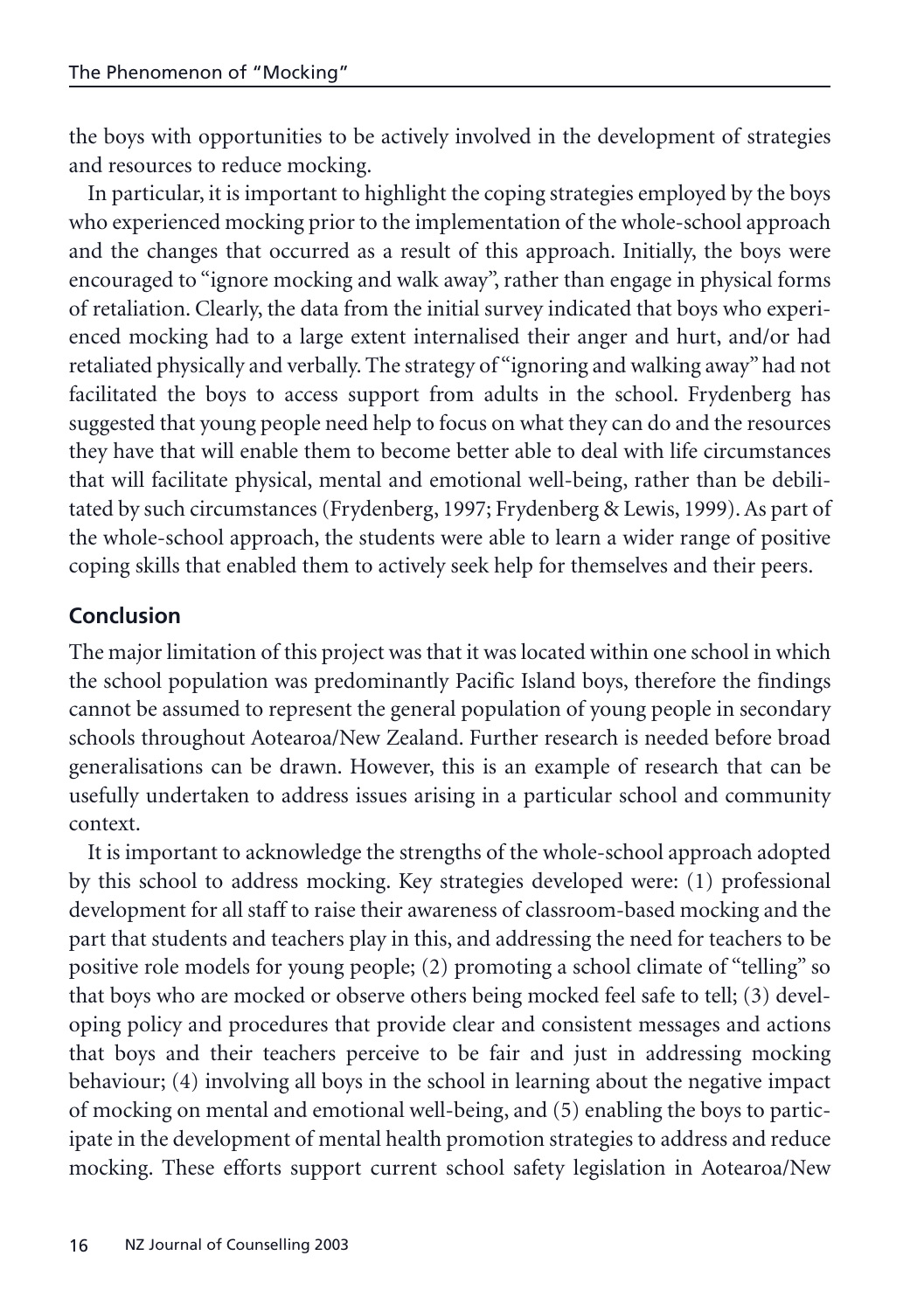Zealand that requires school employers to provide a safe physical and emotional environment (ERO, 2000).

It is the intention of the managers and counsellor at this school to continue to promote a climate of respect and care for others, and they are hopeful that the word "mocking" and the use of this as a way of hurting others will eventually be a rarely used term and behaviour. They did not view this as a one-off project but as an on-going commitment to providing a safe school environment. As part of a whole-school approach, the role of the school counsellor has been pivotal to the success of this project. The counsellor took a proactive and leading role in staff development, speaking at assemblies, and clearly indicating that support was available for students and staff. The consultative model which fully involved the boys in the process has been empowering for the students in this school, and has enabled them to begin to cast aside a form of behaviour that was detrimental to their mental and emotional well-being.

#### References

- Adair, V. (1999). No bullies at the school: Creating safe schools. Children New Zealand Issues, *Journal of the Children's Issues Centre*, 3 (1): 32–37.
- Bennett, S. & Coggan, C. (1999). *A comprehensive evaluation of the Mentally Healthy Schools Initiative*. Auckland: Injury Prevention Research Centre, University of Auckland.
- Boulton, M.J. & Underwood, K. (1992). Bully/victim problems among middle school children. *British Journal of Educational Psychology*, 62: 73–87.
- Dickinson, P. (1999). *Draft Mentally Healthy School Guidelines*. Auckland: Mental Health Foundation.
- Education Review Office (2000). *Safe students in safe schools*. 2. Autumn. Wellington: Publisher.
- Frydenberg, E. (1997). *Adolescent coping: Theoretical and research perspectives*. London: Routledge.
- King, A., Wold, B., Tudor-Smith, C. & Harel, Y. (1996). *The health of youth: A cross national survey*. WHO Regional Publications, European Series, 69.
- McLeod, J. (1994). *Doing counselling research*. London: Sage.
- Mellor, A. (1990). *Bullying in Scottish secondary schools*. Edinburgh: Scottish Council for Research in Education.
- Olweus, D. (1991). Bully/victim problems among school children: Basic facts and effects of a school-based intervention program. In D. Pepler & K. Rubin (Eds), *The development and treatment of child aggression*. Hillsdale, NJ: Erlbaum.
- Patton, G.C., Glover, S., Bond, L., Butler, H., Godfrey, C., DiPetro, G. & Bowes, G. (2000). The Gatehouse Project: A systematic approach to mental health promotion in secondary schools. *Australian and New Zealand Journal of Psychiatry*, 35: 586–93.